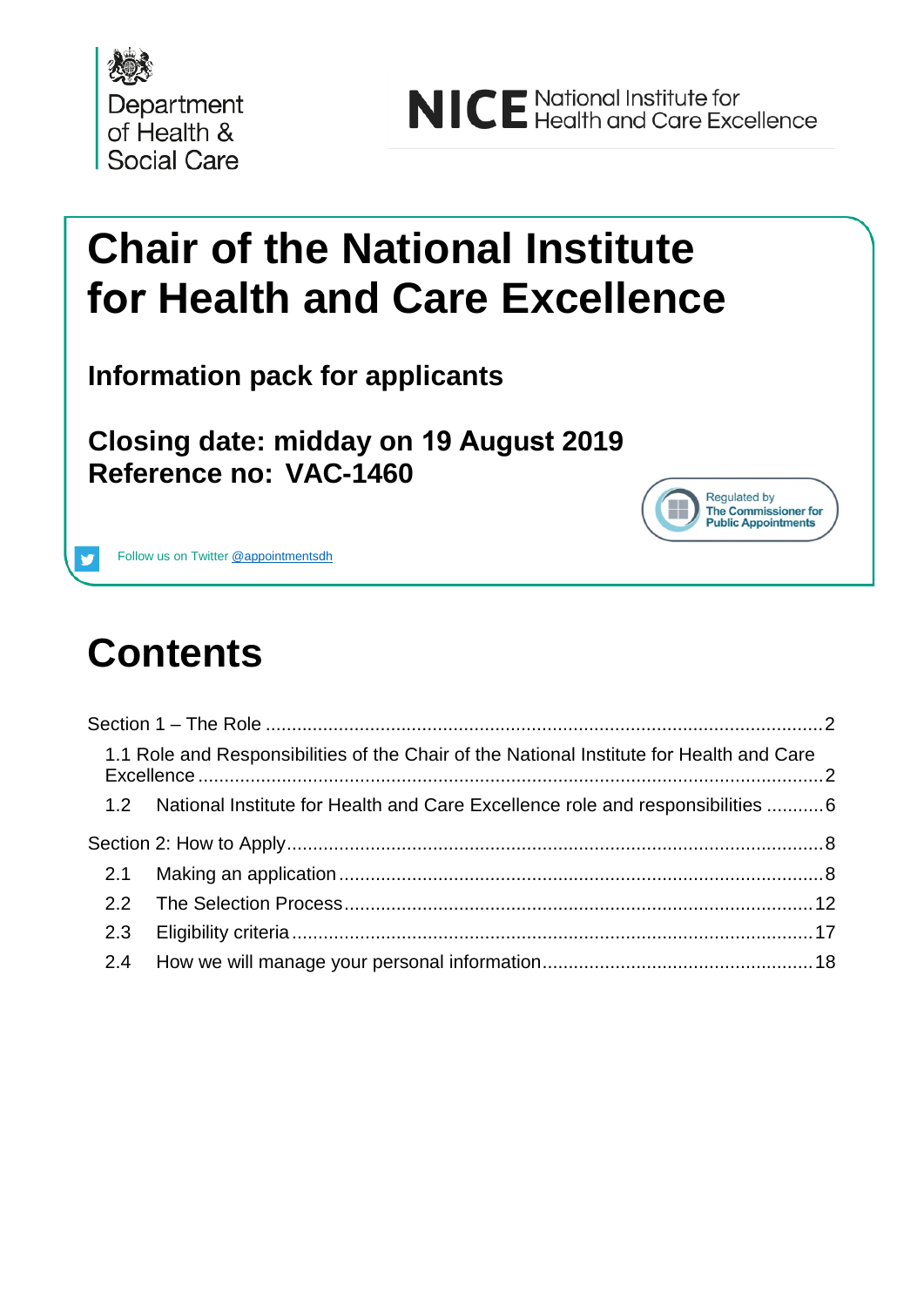# <span id="page-1-0"></span>**Section 1 – The Role**

# <span id="page-1-1"></span>**1.1 Role and Responsibilities of the Chair of the National Institute for Health and Care Excellence**

## **Introduction**

Ministers are seeking to make a Chair appointment to the board of the National Institute for Health and Care Excellence (NICE).

## **Role and Responsibilities of the Chair**

The Chair of NICE will:

- Lead the board in an open and positive way, representing the Institute to the health and social care communities, life sciences industry, and the public, and build on the Institute's international status.
- Set the tone for excellent working relationships between the Institute and key stakeholders responsible for the successful operation of the health and social care system, and supporting innovation and the UK life sciences.
- Ensure that the Board puts policies in place to secure the effective management and development of all its staff; that it is clear about the values it holds as an organisation and communicates them effectively to the Institute's staff and to its external partners.
- Develop an effective partnership with the Chief Executive to lead the Institute in advising Ministers and the health, including public health, and social care communities in England on effective and cost-effective practice and in securing delivery of the Institute's objectives.
- Challenge and provide support for the executive directors and encourage and enable all board members to make a full contribution to the board's affairs and to work effectively as a team.
- Ensure that strategic and relevant operational issues, including the work of the Audit and Risk Committee are discussed by the board in a timely manner and with appropriate information to support their decisions.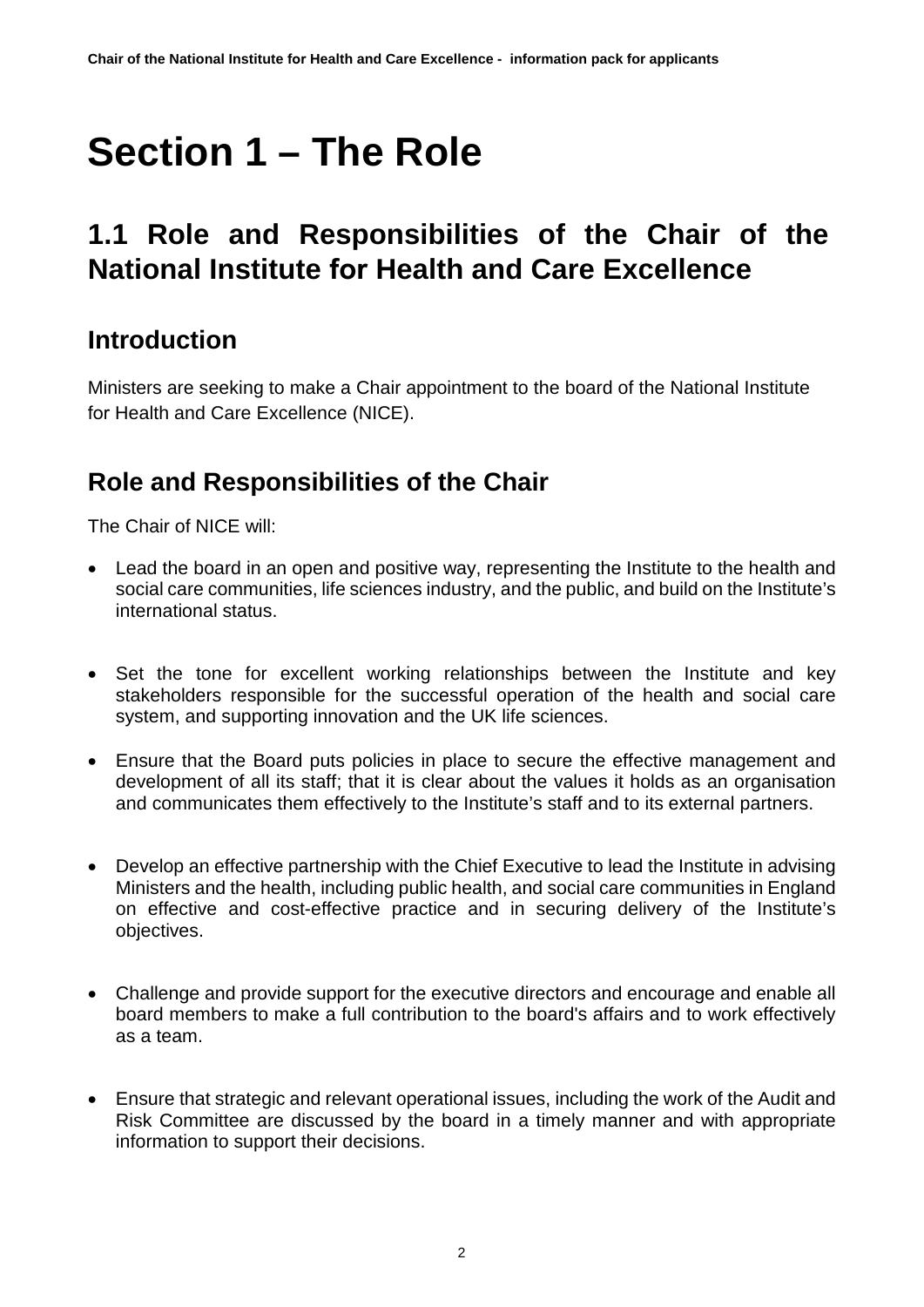- Ensure that the board and the Institute take note of the Secretary of State for Health and Social Care's policies and priorities, while being mindful of their responsibility to offer independent and evidence-based advice.
- Ensure that the board and the Institute observe the requirements of the Code of Conduct for Board members of public bodies and any other regulations and orders issued by the Secretary of State concerning the conduct of NICE.
- Ensure that the board establishes and maintains sub-committees as required by the Regulations set out for the Institute and the operational needs of the organisation.
- Ensure the effective induction and development of new non-executive directors and the continuous development of the Board's capability.
- Advise the Department of Health and Social Care on the performance of non-executive directors.

#### **Qualities required for the role of Chair**

To be considered, you must be able to demonstrate that you have the following qualities, skills, and experience to meet all the essential criteria for appointment:

#### **Essential Criteria**

- A sound understanding of the ambitions of and the challenges facing the health and care sector in England and the life sciences industry.
- An ability to support innovation and command the respect of leaders in the health and social care communities and the life sciences sector.
- A clear vision for the way evidence-based practice can be applied to improve the quality, effectiveness, safety and efficiency of health, public health and social care, together with an appreciation of the methods and processes used in the development of evidencebased health and social care practice guidance.
- An effective public communicator with experience of engaging diverse audiences in highprofile and sensitive issues, demonstrating the ability to command public confidence and support for the difficult decisions that NICE makes.
- A commitment to ensure that the patient and public voice is effectively and openly represented in NICE's work.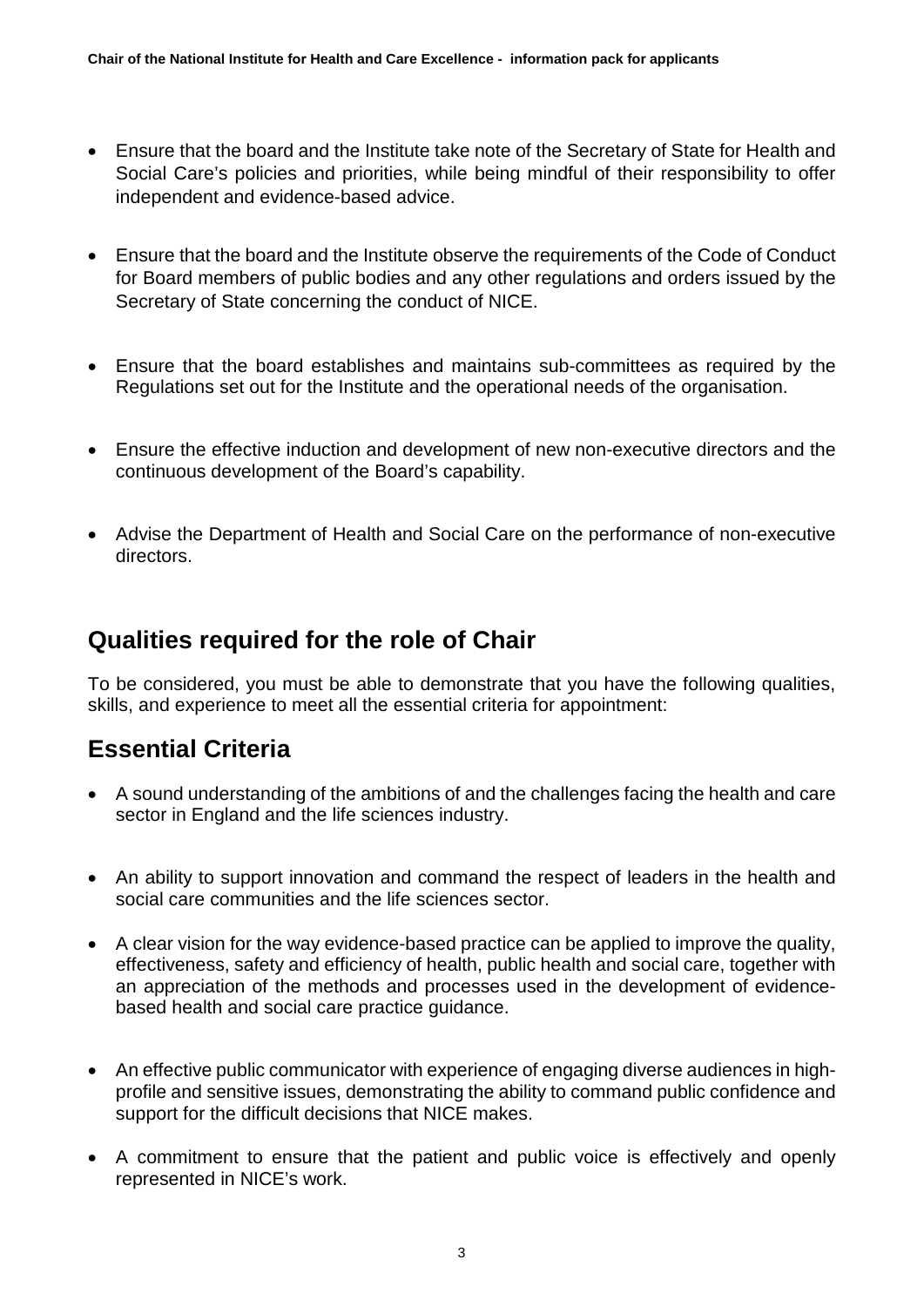## **Desirable Criteria**

• Experience in clinical or public health practice.

## **Remuneration**

- The NICE Chair is remunerated at the standard rate of £74,000 per annum.
- Remuneration is taxable, and subject to National Insurance contributions, both of which will be deducted at source under PAYE before you are paid. Remuneration is not pensionable
- You may claim travel and subsistence expenses, which are properly and necessarily incurred in carrying out your role and responsibilities as the Chair of NICE, in line with travel and subsistence policy and rates for NICE. A copy of the policy and rates can be obtained from the National Institute for Health and Care Excellence.

### **Time commitment**

Two and a half to three days per week.

### **Location**

Manchester/London

## **Tenure of office**

Ministers determine the length of the appointment, will be up to 4 years.

## **Accountability**

This Chair is appointed by the Secretary of State for Health and Social Care and is accountable to the Secretary of State via a senior Departmental official for carrying out their duties and for their performance.

For further information regarding the role of NICE and the role of the Chair please contact:

Name: Liz Woodeson (Senior Departmental Sponsor for NICE), Director of Medicines and Pharmacy, Department of Health and Social Care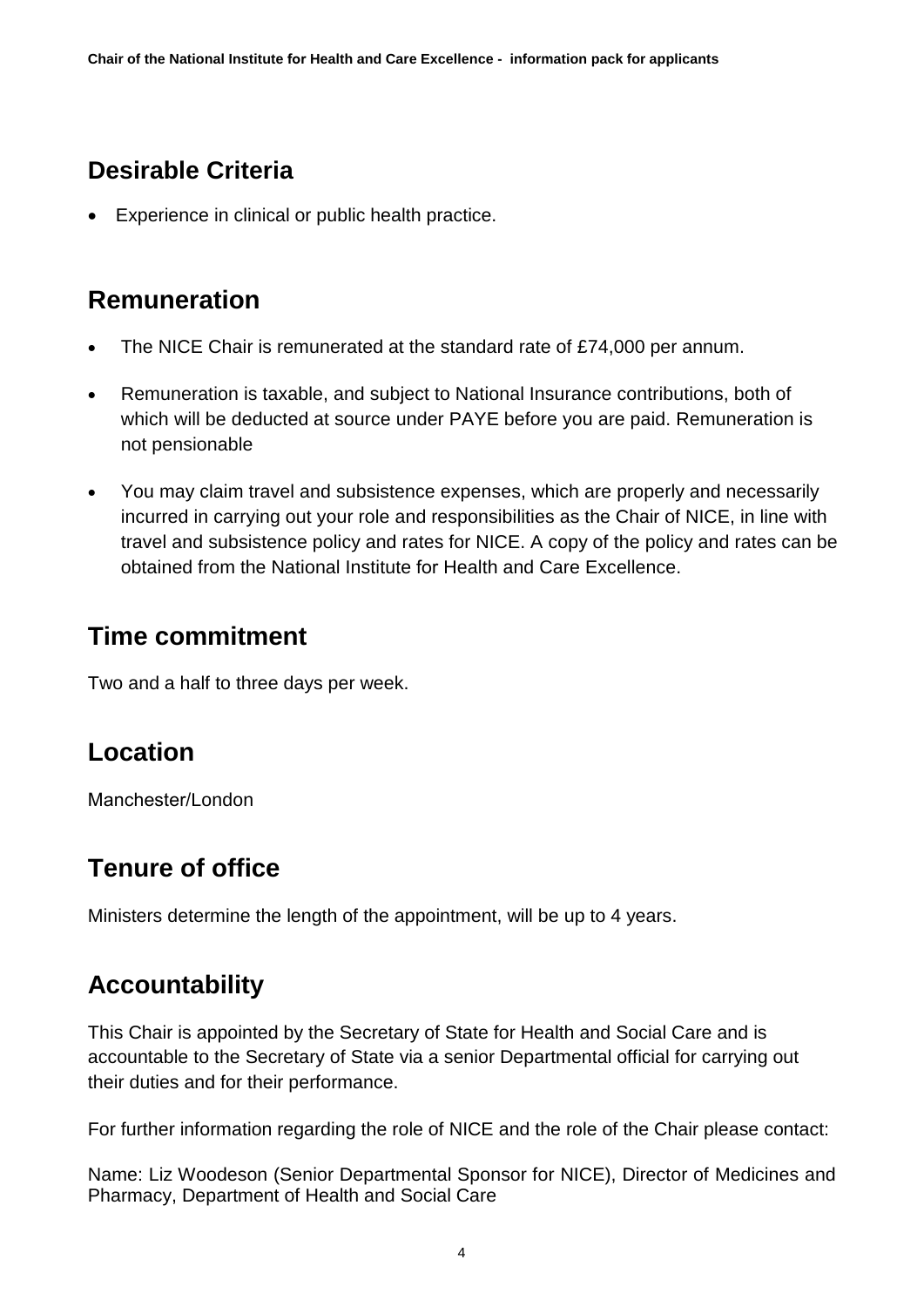Tel: 0207 210 5117

Email: [elizabeth.woodeson@dhsc.gov.uk](mailto:elizabeth.woodeson@dhsc.gov.uk)

If you would like the opportunity to also discuss the role with the current chair, David Haslam, he can be contacted on:

Name: Sir David Haslam, NICE Chair

Email: [david.haslam@nice.org.uk](mailto:david.haslam@nice.org.uk)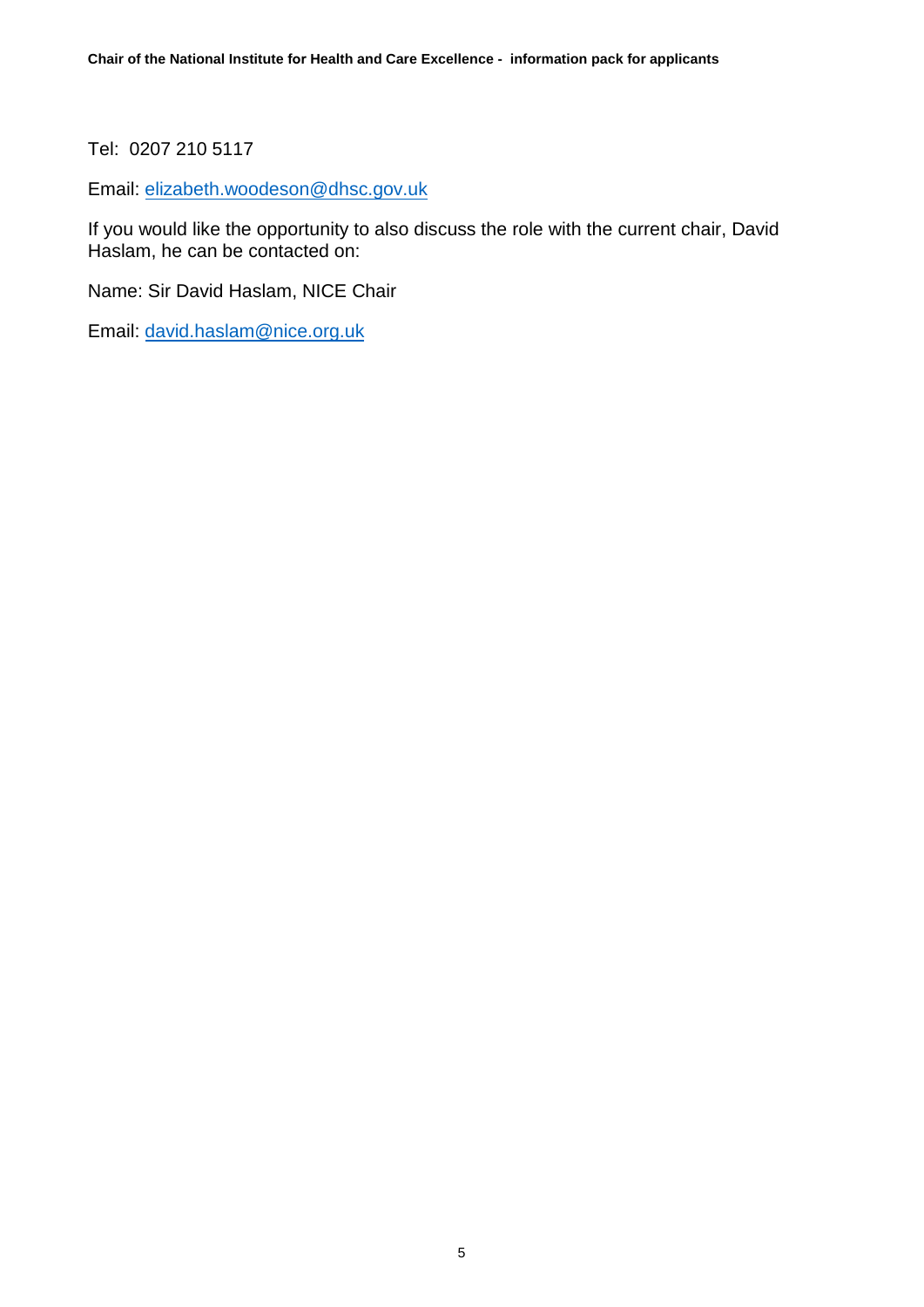## <span id="page-5-0"></span>**1.2 National Institute for Health and Care Excellence role and responsibilities**

### **Message from Sir David Haslam, Chair, National Institute for Health and Care Excellence**

"A day never goes by when NICE isn't in the news. With responsibilities stretching right across the whole of health and social care, and with interested stakeholders including clinicians, industry, social care professionals, patients, people who use services, and the wider public - being chair of NICE requires an almost uniquely broad view. Chairing an organisation with a world-wide reputation for excellence is constantly fascinating and stimulating. It is a real honour to work here."

Sir David Haslam.

## **National Institute for Health and Care Excellence Role and Responsibilities**

NICE was set up in April 1999 as a Special Health Authority. The Health and Social Care Act 2012 established NICE as an England only Executive Non-Departmental Public Body from 1 April 2013 and extended its remit to adults' and children's social care. Through its robust, evidence-based advice and guidance, NICE has a key part in supporting the health and care system in driving greater efficiency and quality improvement. It also has a key role in supporting the ambitions of the life sciences industrial strategy, innovation and developments in the digital sphere that affect health and care.

NICE works closely with other organisations in the health and care system. This includes DHSC, NHS England, Public Health England, Medicines and Healthcare Products Regulatory Agency, NHS Improvement, NHS Digital, the Care Quality Commission, Health Education England, the National Institute for Health Research, local NHS bodies and local authorities. In addition, NICE maintains strong links with the life sciences industry, academia, the third sector and the international community.

NICE operates a range of programmes generating guidance and advice for the NHS, social care, and the wider public health community, including clinical guidelines, interventional procedures guidance, public health and social care guidance, quality standards and technology appraisals for pharmaceuticals and other medical technologies. These programmes are supported by implementation support materials and activities, and are complemented by Evidence Services, an on-line evidence resource for all health and social care professionals. NICE provides the British National Formulary and a range of advice and support on the effective use of medicines.

For further [information on](http://www.nice.org.uk/about) what NICE does and how it works, please visit: http://www.nice.org.uk/about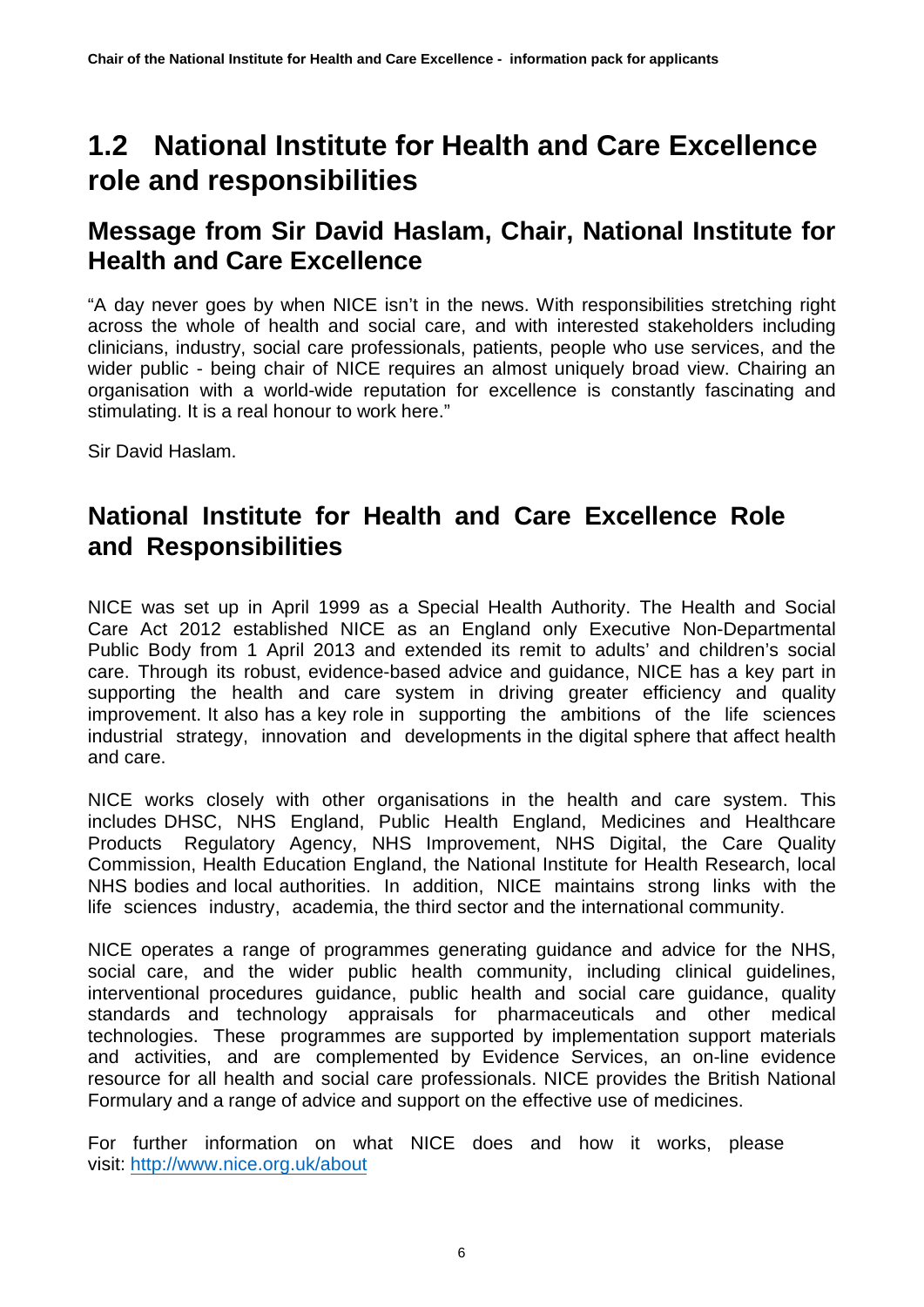NICE hold six Board meetings per year. They are open to the public and held in different locations across the country. More information can be found at: <https://www.nice.org.uk/Get-Involved/Meetings-in-public/Public-board-meetings>

The next planned board meetings are:

- Northampton Guild Hall 17 July 2019
- Sheffield Town Hall 18 September 2019
- Great Ormand Street Hospital, London 20 November 2019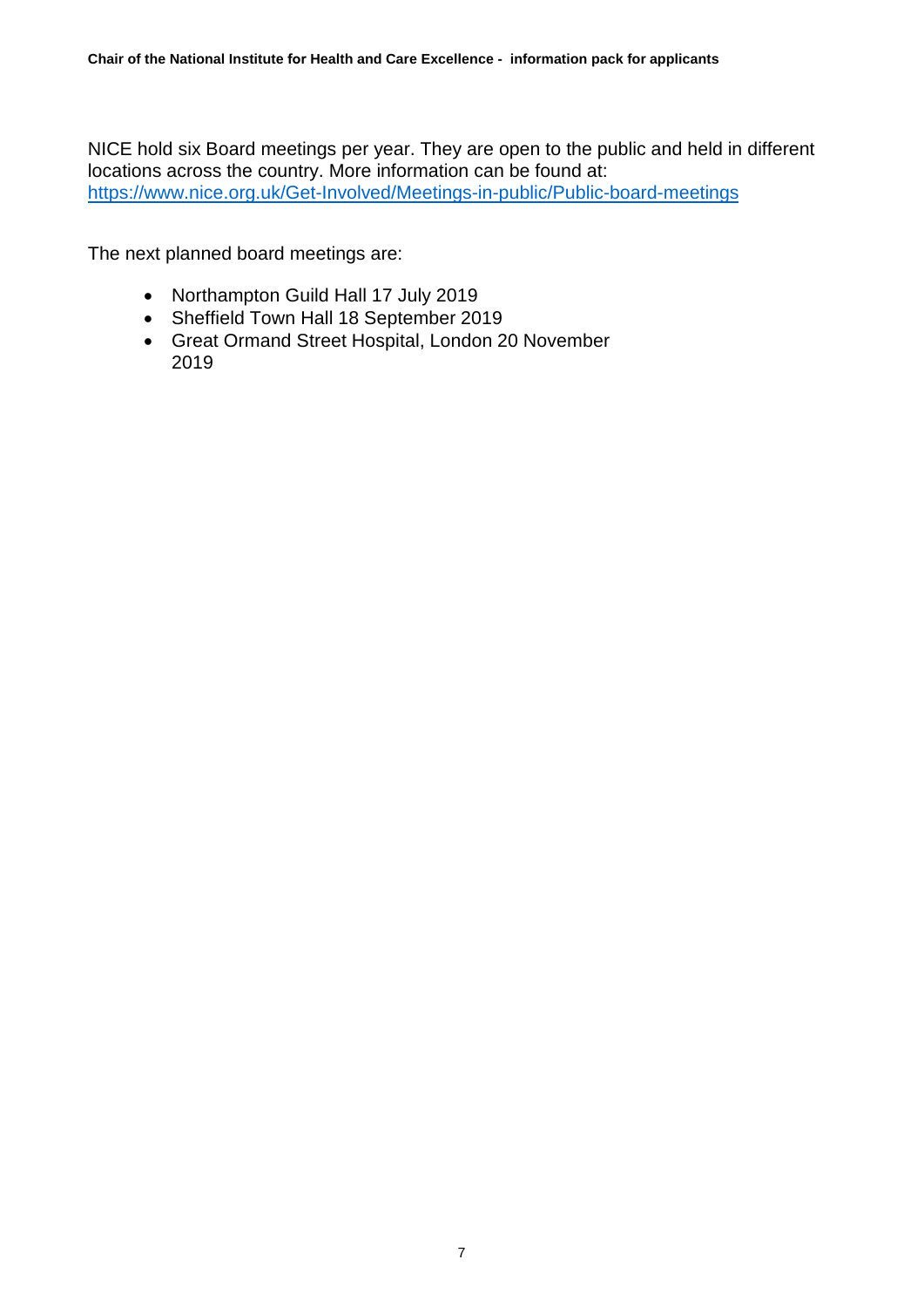# <span id="page-7-0"></span>**Section 2: How to Apply**

# <span id="page-7-1"></span>**2.1 Making an application**

Thank you for your interest in the appointment of the Chair to the National Institute for Health and Care Excellence.

To make an application please email your CV, a supporting letter and completed monitoring forms to:

[appointments.team@dhsc.gov.uk](mailto:appointments.team@dhsc.gov.uk) – please quote ref: VAC-1460 in the subject field.

If you are unable to apply by email you may send your application by post to:

Daniel Clemence Department of Health and Social Care, Room 1N09, Quarry House, Quarry Hill, Leeds, LS2 7UE

Applications must be received by midday on 19 August 2019.

In making an application please note the following:

## **Supporting letter**

The supporting letter is your opportunity to demonstrate how you meet each of the criteria set out in the person specification. It will benefit the Advisory Assessment Panel if you can be clear which particular evidence you provide relates to which criteria. Providing separate paragraphs in relation to each criterion is common practice. Please write all acronyms in full first.

Please ensure your full name, the role to which you are applying and the corresponding reference number for the post are clearly noted at the top of your letter.

Please limit your letter to two pages, and type or write clearly in black ink.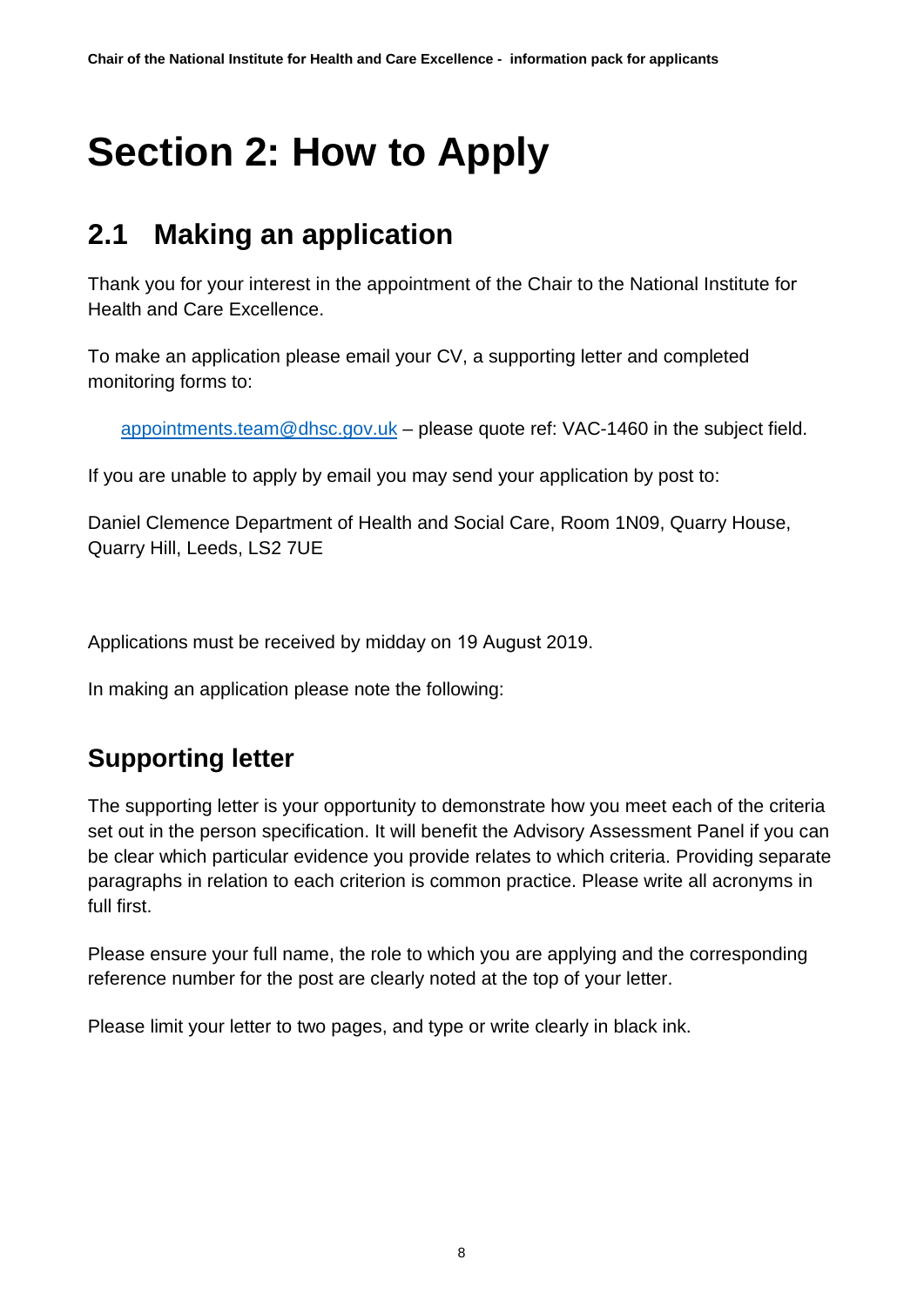#### **Conflicts of interest**

If you have any business or personal interests that might be relevant to the work of NICE, and which could lead to a real or perceived conflict of interest if you were to be appointed, please provide details in your Supporting letter.

If appointed, you will also be required to declare these interests on appointment and they will be entered into a register which is available to the public.

#### **Standards in public life and ensuring public confidence**

Given the nature of public appointments, it is important that those appointed as members of public bodies maintain the confidence of the public and Government. If there are any issues in your personal or professional history (including any convictions or bankruptcy) that could, if you were appointed, be misconstrued, cause embarrassment to Ministers or NICE or cause public confidence in the appointment to be jeopardised, it is important that you bring them to the attention of the Assessment Panel and provide details of the issue/s in your Supporting letter. In considering whether you wish to declare any issues, you should also reflect on any public statements you have made, including through social media and blogs. Due Diligence may be carried out on any publicly available information and shared with the Advisory Assessment Panel.

The panel may explore any issues you declare with you before they make a recommendation on the appointment.

Failure to disclose such information could result in an appointment being terminated, as those who hold public appointments are expected to demonstrate the highest standards of corporate and personal conduct, and are required to subscribe to the Code of Conduct for Board Members of Public Bodies, as part of agreeing to the terms and conditions of appointment. You can access this document at:

#### [https://www.gov.uk/government/publications/board-members-of-public-bodies-code-of](https://www.gov.uk/government/publications/board-members-of-public-bodies-code-of-conduct)[conduct](https://www.gov.uk/government/publications/board-members-of-public-bodies-code-of-conduct)

There are also circumstances in which individuals may not be considered for appointment, due to them not meeting certain eligibility criteria for appointment. For further information, please refer to **Section 2.3: Disqualification from Appointment**

If you wish to discuss any queries on conflicts please see the contacts section.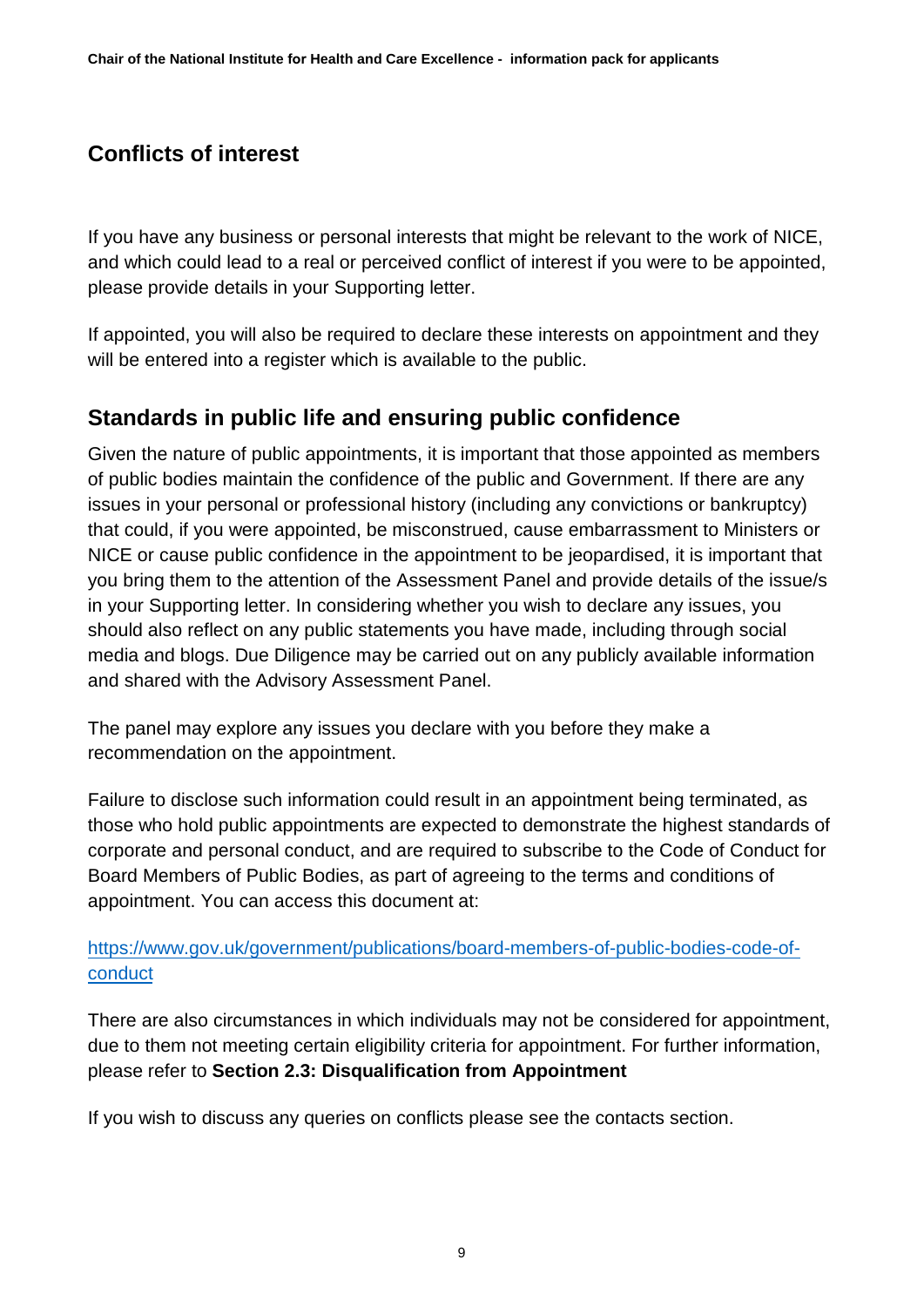## **CV**

Please ensure your CV includes:

- Your full name, title, home address, personal contact telephone numbers (land line and mobile), personal email address and details of any twitter accounts and LinkedIn accounts including your twitter handle/username.
- Similar contact details for two referees who will support your application. One referee should be the person to whom you are/were accountable in your current/most recent appointment or position of employment. Please indicate the relationship of each referee to you. References will be requested for short-listed candidates prior to interview
- Brief details of your current or most recent post and the dates you occupied this role. Please identify any past or present Ministerial appointments.

The appointment of the Chair of NICE will be subjected to a pre-appointment hearing with the Health Select Committee. **For further details see Section 2.2. Please be aware that the CV of the Secretary of State's preferred candidate for appointment, with personal details removed, will be sent to the Health Select Committee.**

## **Monitoring form**

Please complete the monitoring form. Diversity monitoring information will not be seen by the Advisory Assessment Panel assessing your application.

Political activity information is primarily for monitoring purposes only, however if you are shortlisted for interview, this information will be shared with the selection panel. The reason for this is that it is appreciated that such activities may have given you relevant skills, including experience gained from committee work, collective decision-making, resolving conflict and public speaking. If you have had such experience and you consider it relevant to your application for this post, you should also take the opportunity to include it separately in your supporting statement. If possible, you should not, however, identify the relevant political party in your statement.

If you are appointed to this role, please note that any political activity you declare will be published in accordance with the Governance Code on Public Appointments.

## **Guaranteed Interview Scheme**

The Department of Health and Social Care operates a Guaranteed Interview Scheme (GIS) for disabled people. The Equality Act 2010 defines a person as disabled if they have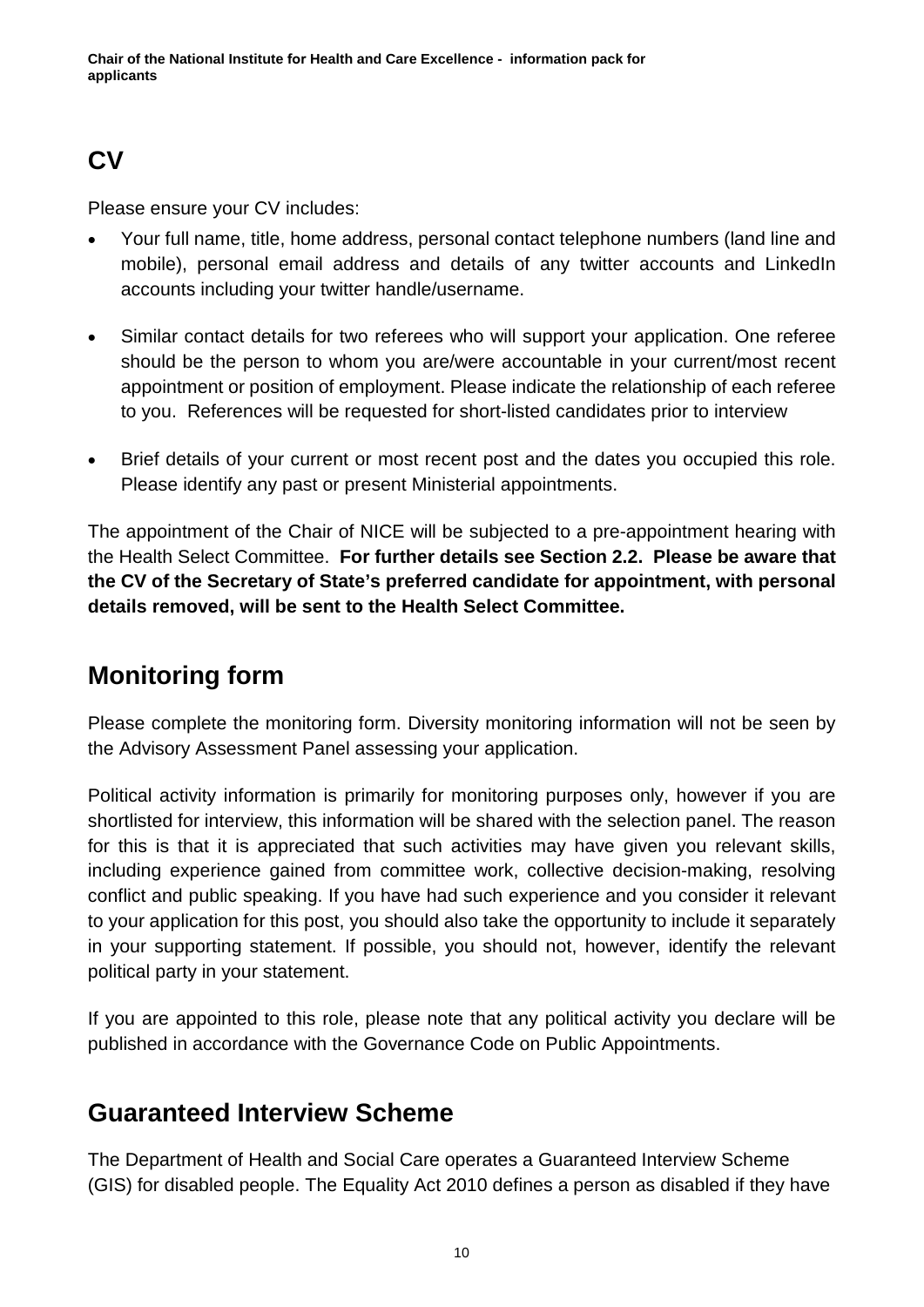a physical or mental impairment and the impairment has a substantial and long term adverse effect on their ability to carry out normal day to day activities. Under the GIS a disabled candidate will be selected for interview if they meet the essential criteria for the post.

If you wish to apply under the GIS please complete the GIS form and return it with your application.

All applications will be acknowledged by email after the closing date.

## **Contacts**

For further information regarding the selection process, please contact

Daniel Clemence Appointments Team Tel: 0113 2545335 Email: [Daniel.Clemence@dhsc.gov.uk](mailto:Daniel.Clemence@dhsc.gov.uk)

For further information regarding the role of the NICE and the role of the Chair please contact:

Name: Liz Woodeson Tel: 0207 210 5117 Email: [Elizabeth.Woodeson@dhsc.gov.uk](mailto:elizabeth.woodeson@dhsc.gov.uk)

Please quote reference VAC-1460 on all correspondence.

If you choose to apply, we would like to thank you in advance for your time and effort in making an application.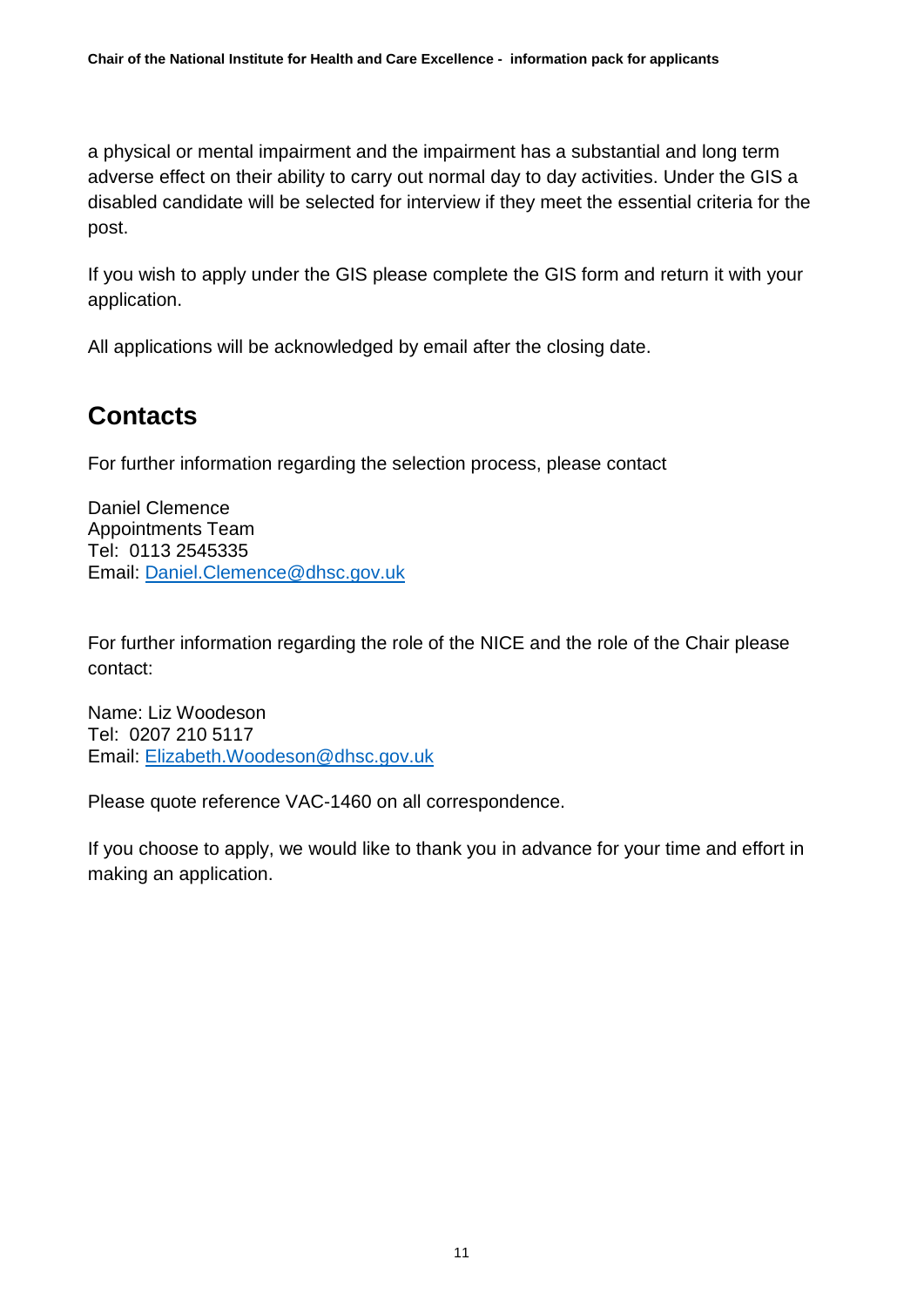# <span id="page-11-0"></span>**2.2 The Selection Process**

The Appointments Team will deal with your application as quickly as possible and will advise you of the likely timetable at each stage.

Timetable:

- Closing date: Midday on 19 August 2019
- Shortlisting complete: 17 Sept 2019
- Interviews held: 29 Oct 2019
- Health Select Committee Hearing: Nov/Dec 2019 (TBC)

The selection panel will be:

- Chief Medical Officer, DHSC Panel Chair
- Jonathan Marron, Director General, Community and Social Care, DHSC Panel Member
- Professor Stephen Powis, NHS England Medical Director Panel Member
- Professor Sir John Bell, Regius Professor of Medicine, University of Oxford as a Senior Independent Panel Member

The Governance Code on Public Appointments requires all Advisory Assessment Panel members to declare any political activity within the last five years.

All panel members have declared that they have not taken part in any political activity within the last five years.

After the closing date for applications:

• The Department of Health and Social Care may commission a pre-assessment of candidate applications which would then be provided to the Panel for consideration and to inform the shortlisting process. By submitting an application, you are agreeing to your application being shared with another party for the purpose of pre-assessment. The pre-assessor and the panel are reliant on the information you provide in your CV and supporting letter to assess whether you have the skills and experience required. Please ensure that you provide evidence to support how you meet all the essential criteria. It is the responsibility of the panel to determine who it believes best meet the criteria for the role, and who will be invited to interview.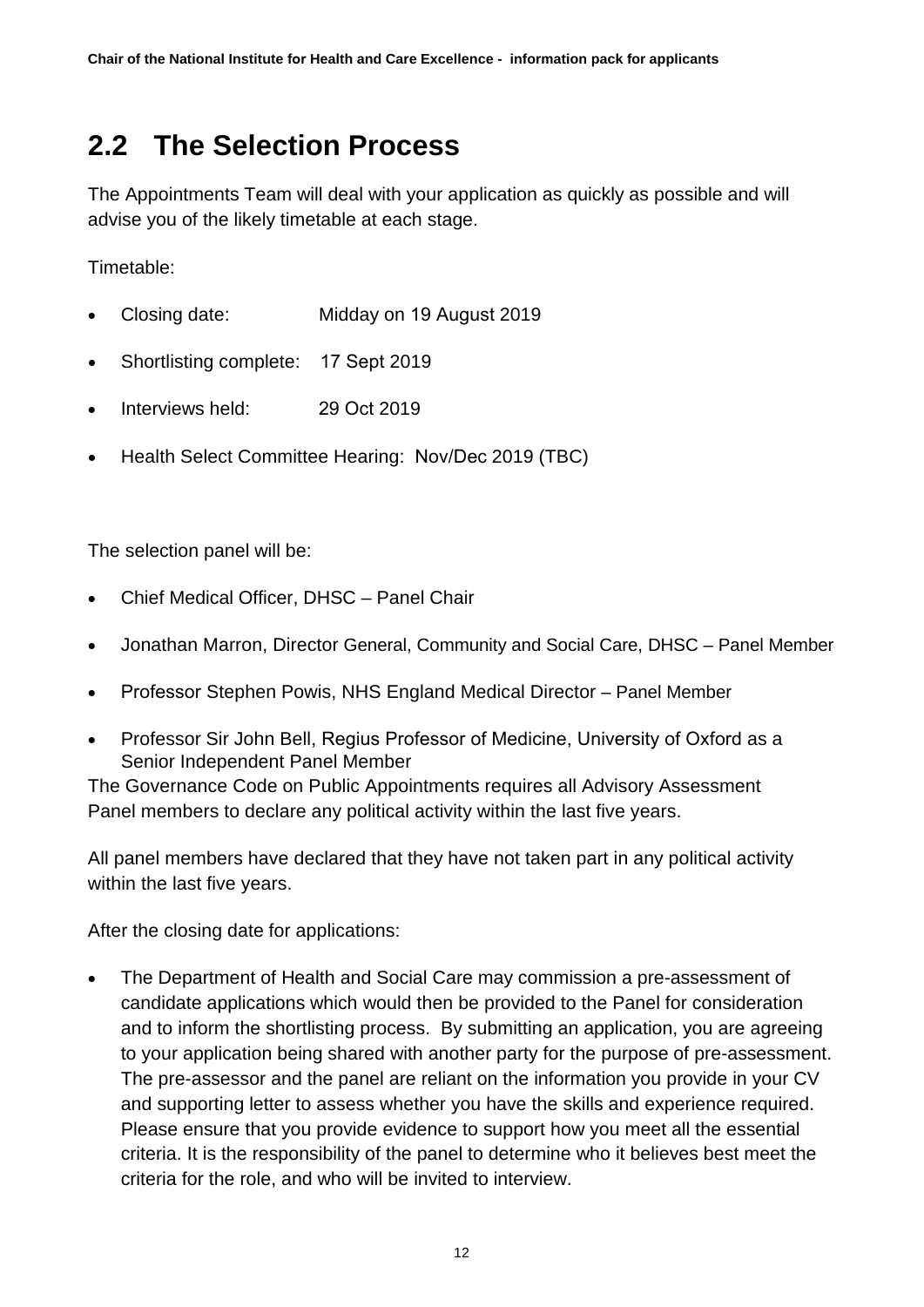- Interviews will be held 29 October 2019.
- The Advisory Assessment Panel will select for interview only the strongest applicants who it feels have demonstrated that they best meet the criteria set out in the person specification. However, if you have applied under the GIS and you meet all of the essential criteria, then you will also be invited for interview
- If you are invited to interview and if you are unable to attend on the set date then an alternative date can only be offered at the discretion of the Advisory Assessment Panel
- The Appointments Team will email to let you know whether or not you have been invited to be interviewed. It is our intention that interviews will take place in a central London location
- If invited to interview, the Advisory Assessment Panel may invite you to make a brief presentation at the start of the interview and will go on to question you about your skills and experience, including asking specific questions to assess whether you meet the criteria set out for the post
- The Advisory Assessment Panel will also explore with candidates any potential conflicts of interest or any other issues arising from candidate's personal and professional history which may impact on an appointment decision (see section 2.1 for further details).
- Candidates who the panel believe are 'appointable', will be recommended to Ministers who will make the final decision. Ministers may choose to meet with shortlisted candidates, before or after interview, before making a decision. Candidates should therefore be prepared for a short time gap between interview and a final appointment decision being made. Candidates who have been interviewed will be kept informed of progress.
- If you are successful, you will receive a letter from Ministers appointing you as the Chair of NICE, which will confirm the terms on which the appointment is offered
- If you are unsuccessful at interview, you will be notified by the Appointments Team. We appreciate it takes a lot of time and effort to apply for roles and that feedback is a valuable part of the process. As a result, the letter will provide the details of who you may approach for feedback on your interview and application, if you so wish
- For further information on how we will manage the personal information that you have provided to us through your application, see **Section 2.4**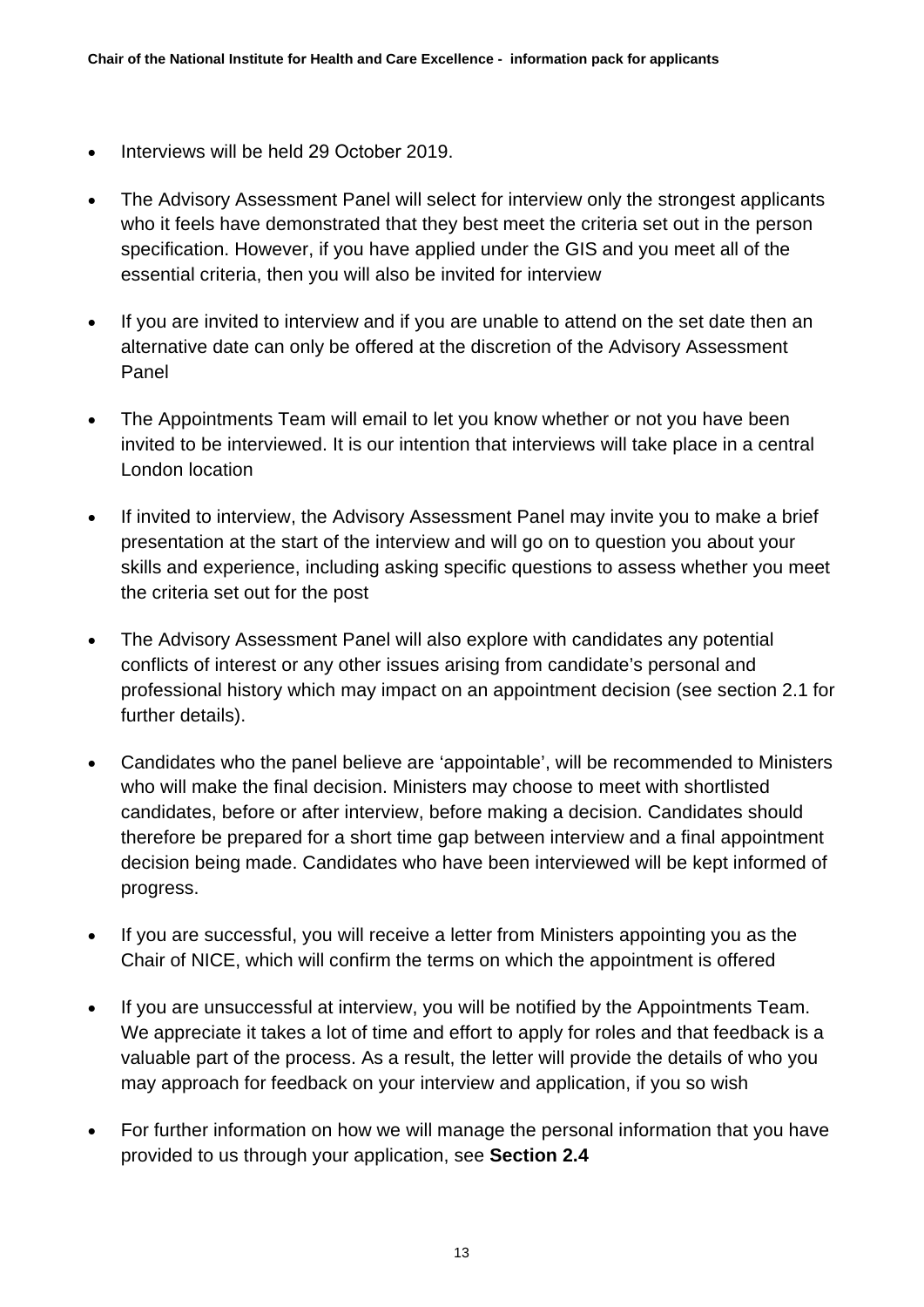## **Pre-appointment scrutiny**

This role is subject to pre-appointment scrutiny by the Health select committee.

Pre-appointment scrutiny is an important part of the appointment process for some of the most significant public appointments made by Ministers. It is designed to provide an added level of scrutiny to verify that the recruitment meets the principles set out in the Governance Code on Public Appointments.

The pre-appointment scrutiny aspect of the appointment has two parts.

First, information concerning the appointment and the Minister's preferred candidate will be shared with the relevant select committee. As part of this process you will need to be content for your name and your CV to be shared with the Select Committee as the Government's preferred candidate. You may also be required to complete a pre-appointment hearing questionnaire which could include, among other things:

- declarations of any relevant potential conflicts of interest,
- what you see as the priorities and key risks for the organisation,
- questions about how you would lead the board and work with stakeholders,
- your commitment to standards in public life and how you would handle being in the public eye.

Normally any information provided to the select committee by the Government or a candidate will be published.

Second, it is likely that the select committee will decide to call the Government's preferred candidate to a public hearing before the select committee to answer questions relating to their suitability to the role. You would not be expected to have an in depth technical knowledge of how the body works or an exact plan of what you would do in the role, however you will be expected to provide a credible representation of your understanding of the work of the body and what your role in its future would be.

The proposed date for a pre-appointment hearing for this role is likely to be in Oct/Nov 2019.

The Government is committed to making the public appointments as accessible as possible so that no one is deterred from applying. The Department will provide support to you to help you prepare for the hearing and the clerks to the select committee will also be available to discuss with you how the hearing will run. You will also be supported by the Department in working with the select committee should you require any adjustment to enable you to participate fully in the hearing process.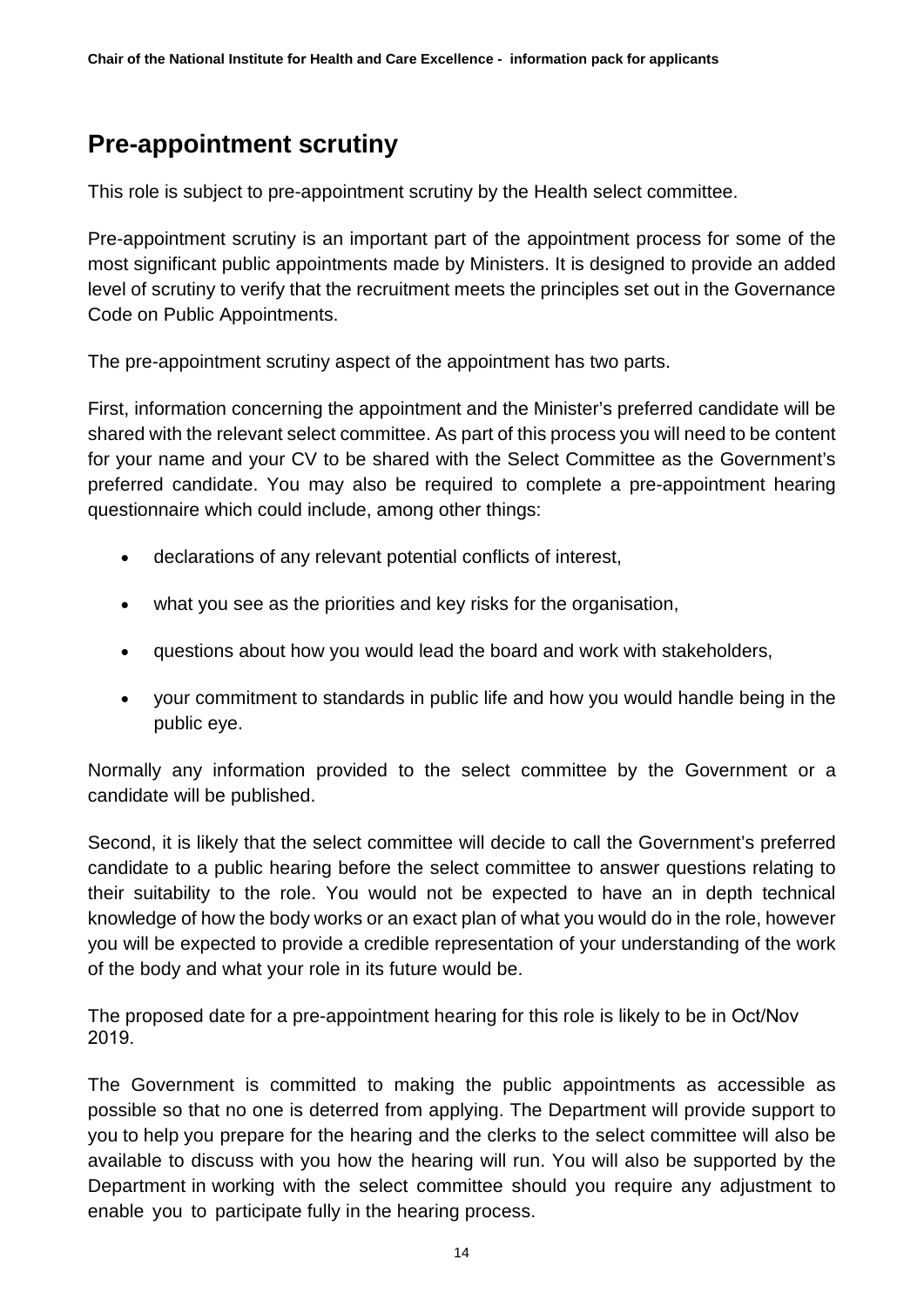For more information about pre-appointment scrutiny, please see the 'Cabinet Office Guidance: Pre-appointment scrutiny by House of Commons Select Committees'. [https://assets.publishing.service.gov.uk/government/uploads/system/uploads/attachment\\_](https://assets.publishing.service.gov.uk/government/uploads/system/uploads/attachment_data/file/771845/Cabinet-Office-Guidance-pre-appointment-scrutiny-of-public-appointments.pdf) [data/file/771845/Cabinet-Office-Guidance-pre-appointment-scrutiny-of-public](https://assets.publishing.service.gov.uk/government/uploads/system/uploads/attachment_data/file/771845/Cabinet-Office-Guidance-pre-appointment-scrutiny-of-public-appointments.pdf)[appointments.pdf](https://assets.publishing.service.gov.uk/government/uploads/system/uploads/attachment_data/file/771845/Cabinet-Office-Guidance-pre-appointment-scrutiny-of-public-appointments.pdf)

The Liaison Committee also publishes [guidelines](https://www.parliament.uk/business/committees/committees-a-z/commons-select/liaison-committee/role/pre-appointment-guidelines/) to select committees for pre-appointment.

You may also find it helpful to review the Code of Conduct for board members of public bodies here: [https://www.gov.uk/government/publications/board-members-of-public](https://www.gov.uk/government/publications/board-members-of-public-bodies-code-of-conduct)[bodies-code-of-conduct](https://www.gov.uk/government/publications/board-members-of-public-bodies-code-of-conduct) which sets out the expectations which the Government places on non-executive members of public bodies.

## **Queries**

For queries about your application, please contact Daniel Clemence on [Daniel.Clemence@dhsc.gov.uk](mailto:Daniel.Clemence@dhsc.gov.uk)

## **Standards in public life**

You will be expected to demonstrate high standards of corporate and personal conduct. All successful candidates will be asked to subscribe to the Code of Conduct for Board Members of Public Bodies, you can access this document at: [https://www.gov.uk/government/publications/board-members-of-public-bodies-code-of](https://www.gov.uk/government/publications/board-members-of-public-bodies-code-of-conduct)[conduct](https://www.gov.uk/government/publications/board-members-of-public-bodies-code-of-conduct)

## **Diversity and equality of opportunity**

The Department of Health and Social Care values and promotes diversity and encourage applications from all sections of the community.

## **Governance Code on Public Appointments**

The Governance Code on Public Appointments, published by the Cabinet Office, sets out the principles that should underpin all public appointments. The Governance Code can be found at [https://www.gov.uk/government/publications/governance-code-for-public](https://www.gov.uk/government/publications/governance-code-for-public-appointments)[appointments](https://www.gov.uk/government/publications/governance-code-for-public-appointments)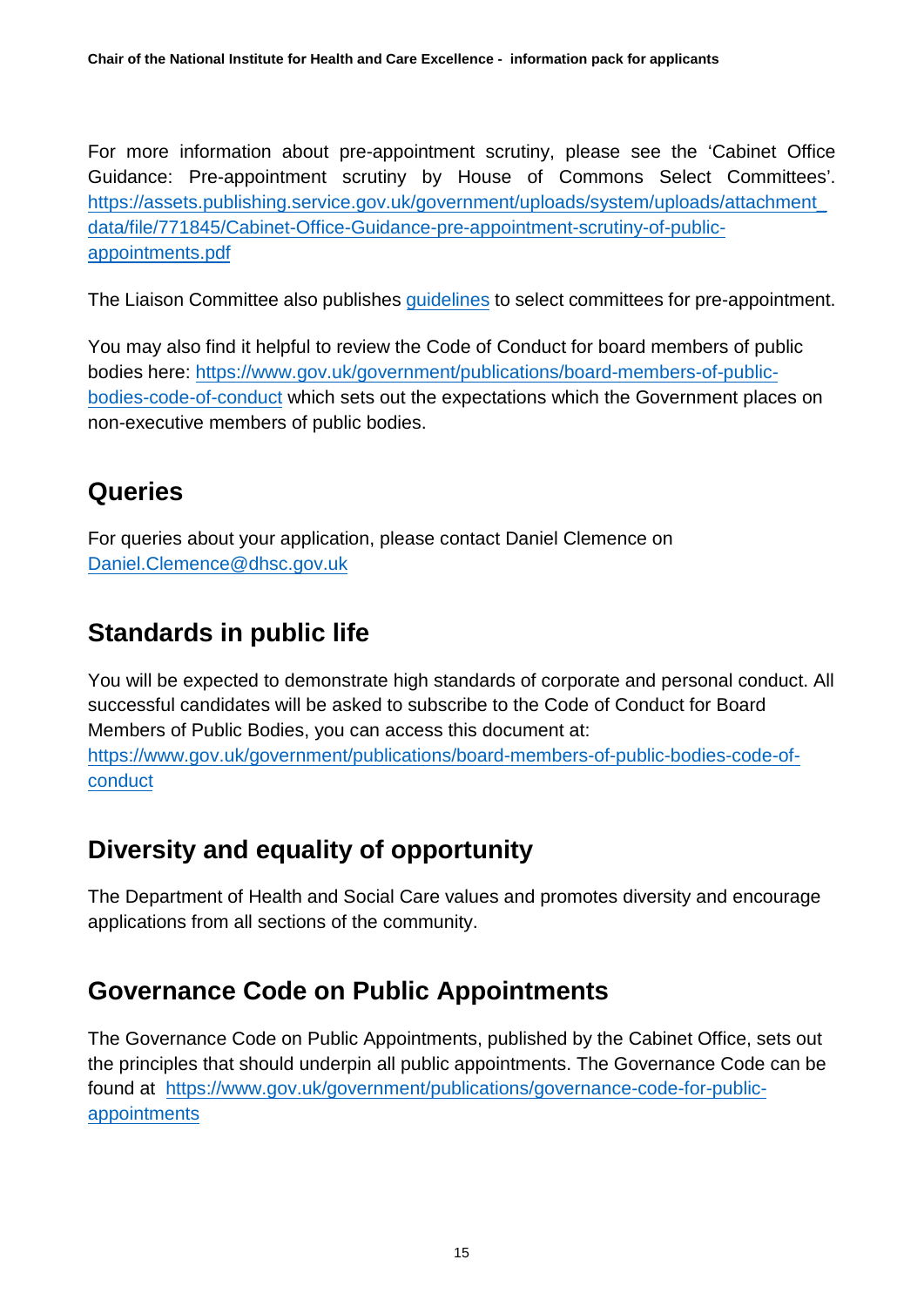## **The Commissioner for Public Appointments**

The regulation of public appointments against the requirements of the Governance Code is carried out by the Commissioner for Public Appointments. The Commissioner provides independent assurance that public appointments are made in accordance with the principles set out in the Code. The Commissioner is appointed by the Queen and is independent of the Government and the Civil Service. Further about the role of the Commissioner is available from

[http://publicappointmentscommissioner.independent.gov.uk](http://publicappointmentscommissioner.independent.gov.uk/)

## **If you are not completely satisfied**

The Department of Health and Social Care will aim to process all applications as quickly as possible and to treat all applicants with courtesy. If you have any complaints about the way your application has been handled, please contact Lucy Wall in the Department of Health and Social Care by emailing Charlotte. Firth@dhsc.gov.uk

If after receiving a comprehensive response from the Department you are still concerned, you can write to the Commissioner for Public Appointments. Please contact:

The Commissioner for Public Appointments 1 Horse Guards Road London SW1A 2HQ Tel: 0207 271 8938 Email: [publicappointments@csc.gov.uk](mailto:publicappointments@csc.gsi.gov.uk)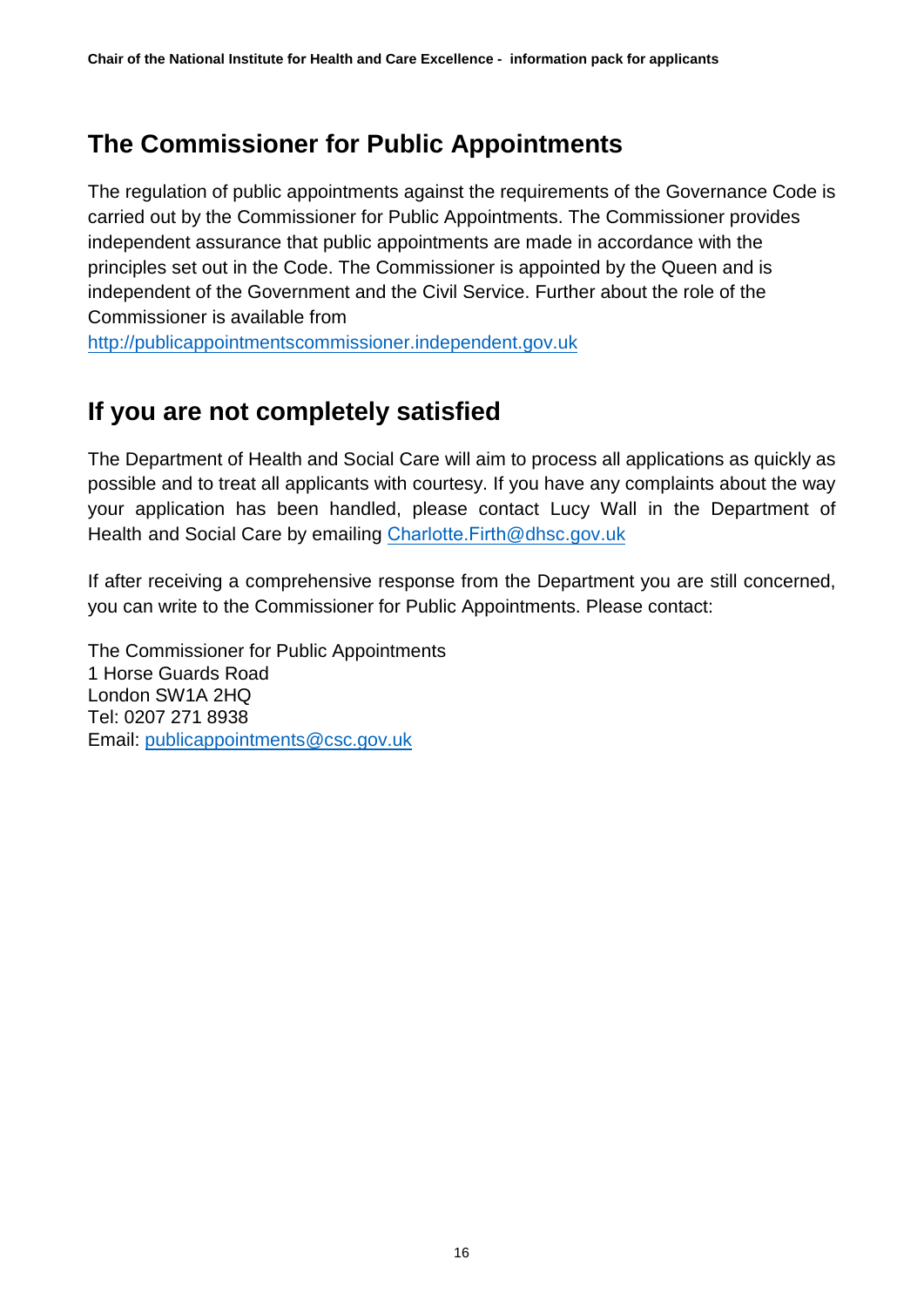# <span id="page-16-0"></span> **2.3 Eligibility criteria**

There are circumstances in which an individual may not be considered for appointment. They include:

- 1. persons who have received a prison sentence or suspended sentence of 3 months or more in the last 5 years
- 2. persons who are the subject of a bankruptcy restrictions order or interim order, or a debt relief order or interim debt relief order under Schedule 4ZB to the Insolvency Act 1986
- 3. persons who have had an earlier term of appointment with a health service body terminated on the grounds:
	- that it was not conducive to the interests or good management of the body that the person should continue to hold office
	- that the person failed to attend a meeting of the body on three consecutive occasions
	- that the person failed to declare a pecuniary interest or withdraw from consideration of a matter in respect of which the person had a pecuniary interest
	- of misconduct or failure to carry out the person's duties
- 4. anyone who is under a disqualification order under the Company Directors Disqualification Act 1986; or
- 5. anyone who has been removed from trusteeship of a charity.

#### **Please also note that you are disqualified from appointment to the role of Chair at NICE, unless you are willing to stand down from your current role, if you are:**

- A non-officer member at the NHS Trust Development Authority (NHS Improvement)
- Chair or a non-officer member at NHS Resolution (formally known as the NHS Litigation Authority)
- If you are a NED, or Chair of an NHS Trust in England, you are advised to check with the NHS Trust whether there would be a potential disqualification from that role if you were to be appointed to the role of the NICE Chair. Regulation 11(1)(e) of the 1990 NHS Trust Regulations disqualifies a chair, member, director or employee of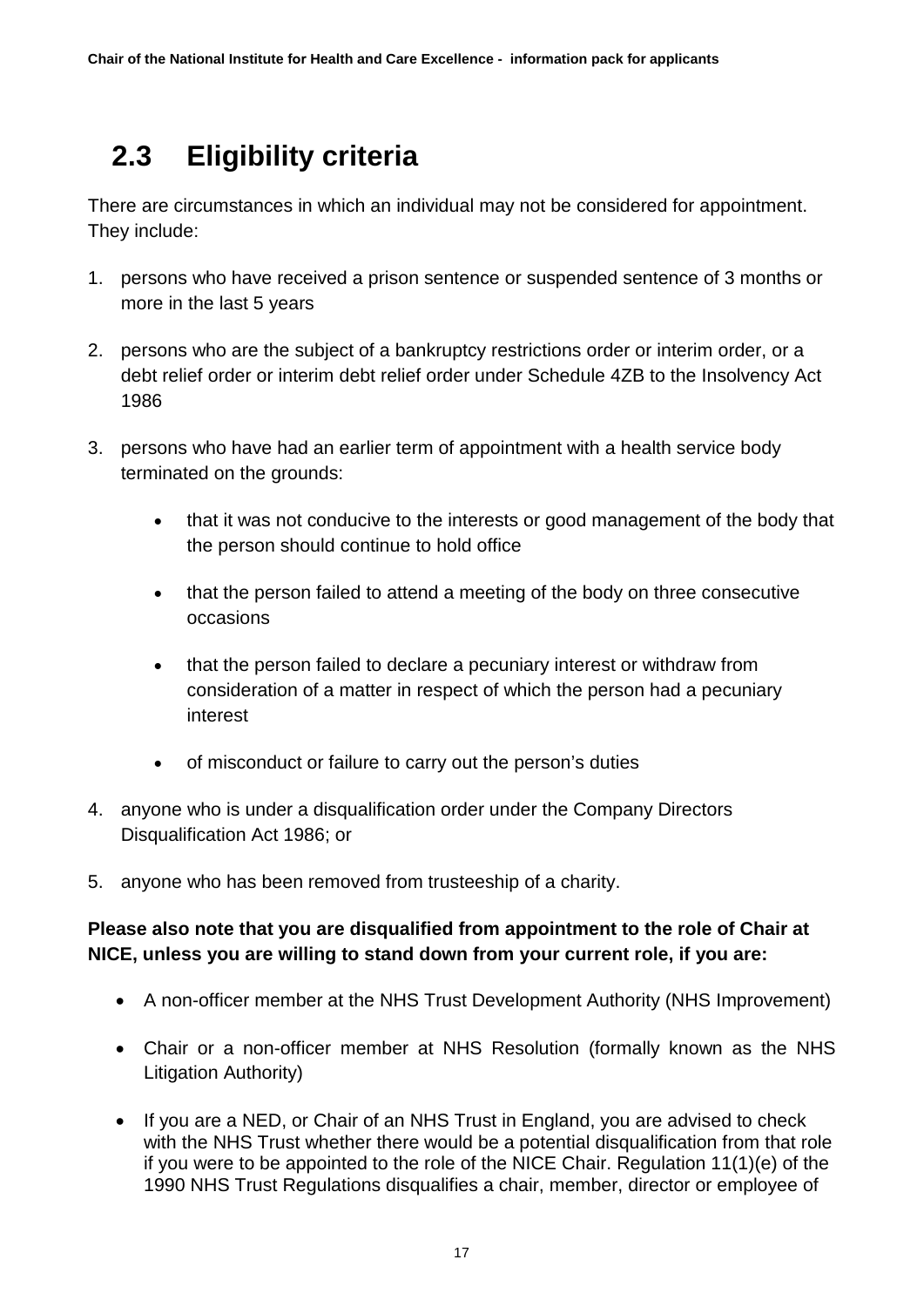<span id="page-17-0"></span>NICE from being a Chair or NED of an NHS Trust. **(This is the position in England).**

• If you are a Chair of an NHS Trust in Wales you are advised to check with the NHS Trust whether there would be a potential disqualification from that role if you were to be successful as the NICE Chair. Regulation 11(1)(e) of the 1990 NHS Trust Regulations is qualified by Regulation 11(5), allowing a Chair of NICE to also be a NED (but not a Chair) of an NHS Trust in Wales. **(This is the position in Wales)**

Further advice about the eligibility criteria can be provided by contacting Daniel Clemence on 0113 2545335.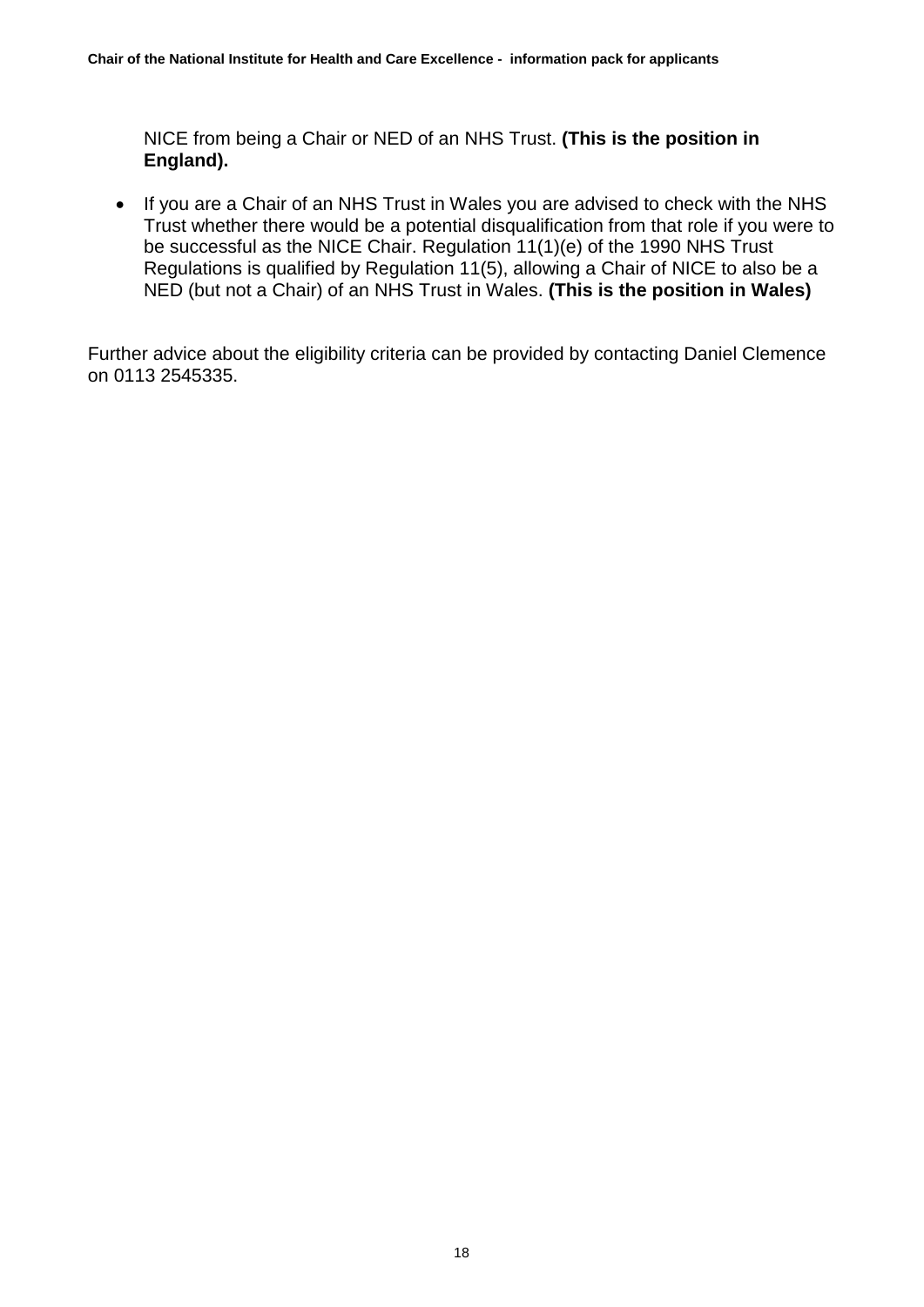## **2.4 How we will manage your personal information**

Your personal information will be held in accordance with the Data Protection Act 1998. You will not receive unsolicited paper or electronic mail as a result of sending the Department of Health and Social Care any personal information. No personal information will be passed on to third parties for commercial purposes.

When we ask you for personal information, we promise we will:

- Only ask for what we need, and not collect too much or irrelevant information
- Ensure you know why we need it
- Protect it and insofar as is possible, make sure nobody has access to it who shouldn't
- Ensure you know what choice you have about giving us information
- Make sure we don't keep it longer than necessary
- Only use your information for the purposes you have authorised

We ask that you:

- Provide us with accurate information
- Inform us as soon as possible of any changes or if you notice mistakes in the information we hold about you

If you apply for a post, we will share some of the information you provide with the members of the selection panel for the post to which you are applying, so that your CV and supporting letter can be assessed.

The diversity information you provide will not be used in the selection process and will therefore not be shared with the Advisory Assessment Panel assessing your application at any stage. However, panels may review the political activity response at the interview stage. This in no way acts as a bar to appointment. Further information on this is provided in the attached Monitoring form.

The Commissioner for Public Appointments regulates and monitors appointments to public bodies to ensure procedures are fair. The Department of Health and Social Care is required by the Commissioner for Public Appointments to retain information about the people who apply for public appointments within his remit, and make this information available to him for audit purposes, if requested to do so. Information you provide in your application may therefore be made available to the Commissioner for Public Appointments and the